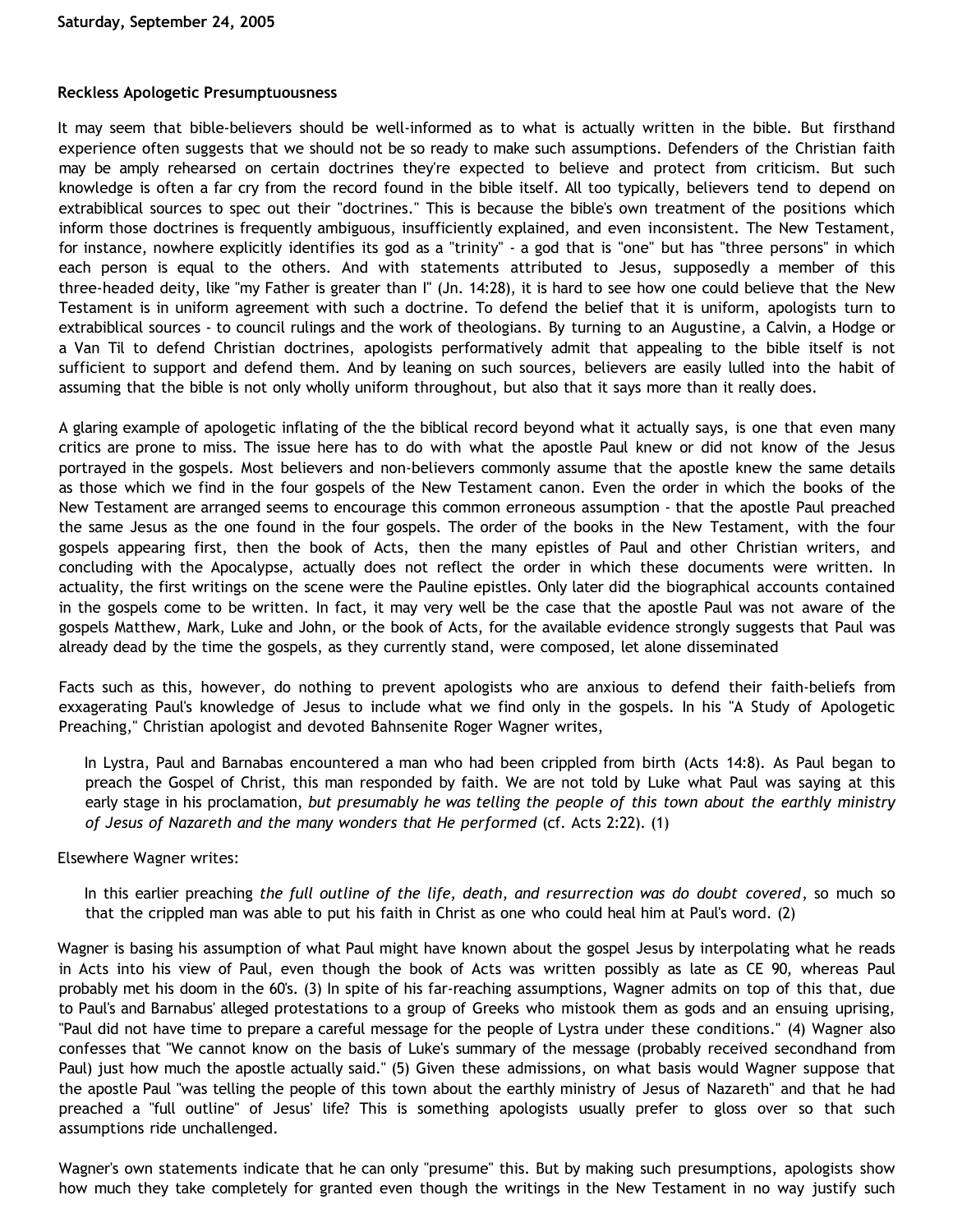overstatement. Below I have listed significant gospel details of Jesus' alleged earthly visit which are nowhere mentioned in the apostle Paul's copious letters. In his letters, the apostle Paul nowhere mentions:

- Bethlehem (Jesus' supposed birthplace)
- a place called 'Nazareth' (as in "Jesus of Nazareth")
- a Roman census (6)
- parents named Mary and Joseph
- angelic visitations to both Mary and Joseph
- the Virgin Birth (7)
- the Slaughter of the Innocents
- the Magi (they were magically summoned to meet the baby Jesus)
- John the Baptist (8)
- Jesus' baptism
- Jesus' career as a carpenter (9)
- Galilee (10)
- Jesus' itinerant preaching ministry in Judea (didn't the apostle know about this?!)
- that Jesus was a teacher of morals (11)
- that Jesus taught in parables
- Jesus' prayers

- Jesus' many miracles (Paul nowhere has his Jesus turn water into wine, stilling storms, feeding 5,000 or walking on lakes)

- Jesus' healings and cures (no mention of the blind receiving their sight, for example, after Jesus spits into dysfunctional eyes)

- Jesus' exorcisms
- Jesus' temptation in the wilderness
- Mary Magdalene
- Nicodemus (mentioned only in the gospel of John)
- Judas Iscariot (a key player in the lead-up to the passion story)
- Gethsemane (and Jesus' hesitation there)
- a trial before Pilate
- Peter's repeated denials
- Jesus' flogging (12)
- Jesus' crucifixion outside the walls of Jerusalem (13)
- a place called "Calvary" (mentioned only in Luke 23:33)
- the two malefactors condemned with Jesus
- Jesus' words from the cross
- the spear thrust in Jesus' side
- the darkness over the earth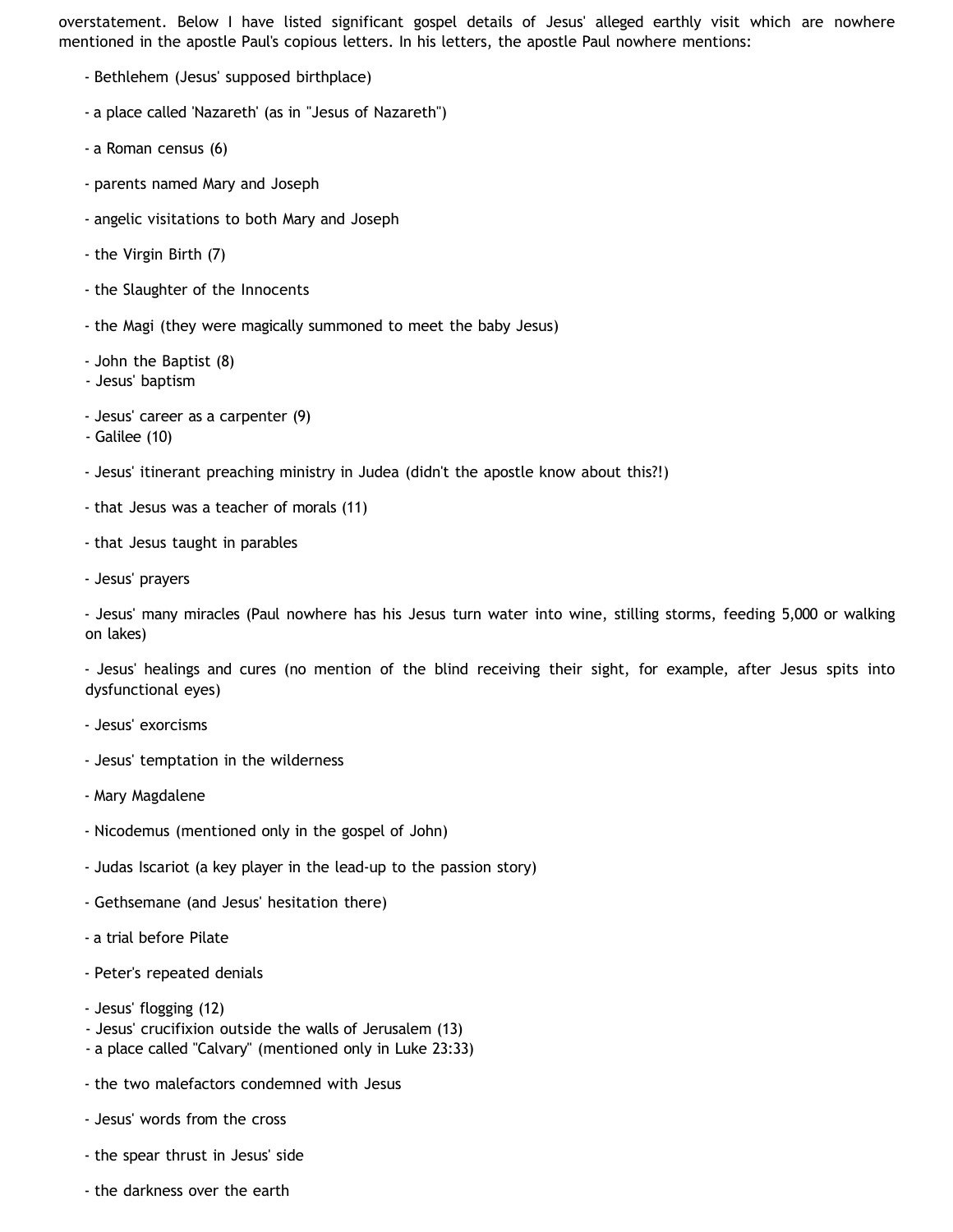- the earthquake
- the rising of the saints mentioned only in Matthew 27:52-53 (14)
- Joseph of Arimathaea
- Golgotha
- female witnesses
- an empty tomb (Paul never even mentions an empty tomb!)
- Doubting Thomas

As anyone at all familiar with Christianity can clearly see, this is quite a list. So the problem here is simply way too big to be casually swept under the rug with the kind of insouciant presumptuousness that Wagner's statement typifies of modern apologetics. For instance, on what basis can someone say that the apostle Paul taught "Jesus of Nazareth" when he *nowhere* even refers to a "Nazareth" in any of his many letters? Similarly, on what basis can one say that the apostle Paul taught about Jesus' earthly ministry, when his letters make no reference to such a thing? The "basis" that allows believers to make such reckless assumptions amounts to nothing more than "simply a reading of the epistles through Gospel-colored glasses" (15), that is, by baselessly assuming that Paul and the gospels are talking about the same "Jesus."

What's very striking is the fact that in two places in his letters, the apostle Paul warned his intended audience about being seduced by competing versions of the gospel. In his letters,

Paul was addressing people who had accepted the supreme importance of Jesus, but were nevertheless in danger of falling victim to what he regarded as an erroneous Christology - 'another Jesus' (2 Cor. 11:4), and not what he preached (Gal. 1:6-9). (16)

The apostle himself tell us,

I marvel that ye are so soon removed from him that called you into the grace of Christ unto another gospel: Which is not another; but there be some that trouble you, and would pervert the gospel of Christ. (Gal. 1:6-7)

If it is the case that, during the time of Paul's ministry to the Gentiles, competing Christologies were circulating among the converted (and Paul's own statements attest to the fact that there were), what would have prevented those rival views of Jesus from being merged with the views expressed in Paul's epistles to create an amalgamated Jesus story? The list above demonstrates a dramatic distinction between Paul's Jesus and the gospels' Jesus. On what basis could we rule out the possibility that the Jesus of the gospels is the product of fusing Paul's views, which present none of the specifics which are crucial to the Jesus of the gospels, with conceptions of Jesus foreign to the Pauline Jesus which included descriptions of time and place of events in a recent earthly life of Jesus and which grew in legend as they circulated? Given what we can find in the New Testament record, a comparison of the gospels with the Pauline epistles shows a very wide variance between their respective portraits of Jesus. All four gospels bulid up to and climax with Jesus' crucifixion, which the apostle Paul clearly thought was important. But Paul gives no setting for this supposed event. Wells points out that

from Paul's premiss of the supreme importance of knowing 'Christ crucified' (I Cor. 1:23 and 2:2) one would expect him to be explicit about the Passion and at least to specify the when and where. He is so imprecise about it that he may well have thought that it occurred one or two centuries before his time of writing. We know from Josephus that at these earlier dates holy men had been crucified alive in Palestine and not, as was the usual Jewish custom, only after they had been executed by other means. (17)

We know from the history of Christianity that wide divergences in belief have been very difficult for the church to contain and prevent. Many casually assume that earliest Christianity was a completely homogenous, uniform and monolithic movement, with all believers everywhere being "of one accord." Surely the book of Acts would like us to believe this of the post-Easter Christians. But Paul's letters suggest that quite the opposite was the case: that the influence of non-Christian ideas and teachings were constantly making intrusions among the converted, and that disputes between himself and the Jerusalem Council gave Christianity a rocky start from its earliest days.

Doherty explains why the book of Acts is of central concern at this point:

Joined to the Gospel of Luke, the Acts of the Apostles followed as a means of accomplishing two things: one, to demonstrate that Paul belonged with the orthodox camp, that he had subordinated himself to the Jerusalem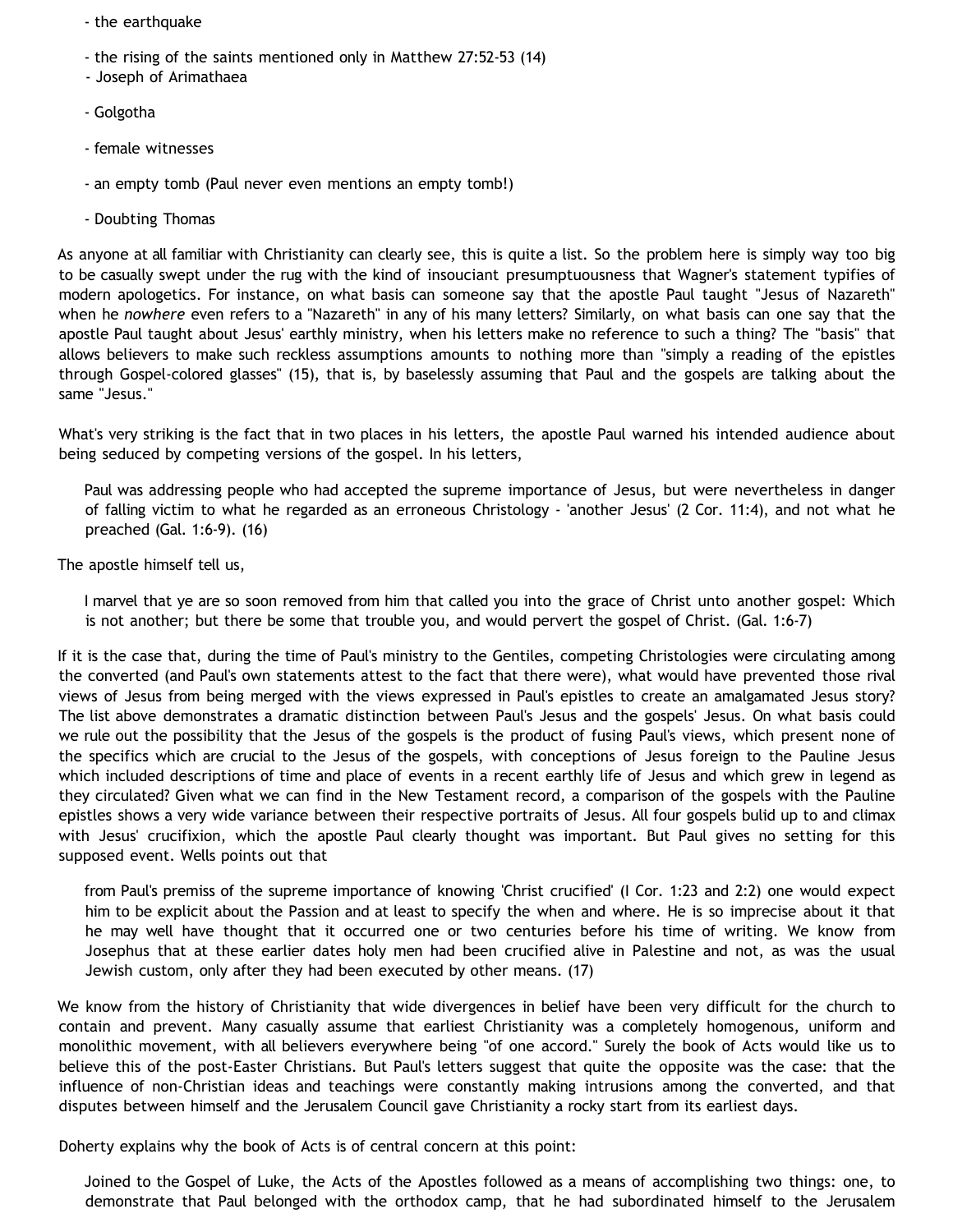apostles' direction and was in no way a teacher of gnostic doctrines as Marcion had claimed; and two, to paint a Golden Age picture of the arly church and Christian community, supposedly before heresy had reared its ugly head. It also served to symbolize the (perceived) progression of the Christian movement from a Jewish sect to a gentile universal religion, inheritor of God's promises when the Jews had forfeited them by their unbelief in Jesus. (18)

In this way, the fusion of Paul's depiction of a spiritual personage and the gospels' portrait of an earthly god-man was sealed. But what is interesting here is that the author of Acts "never suggests that Paul had written any letters at all" (19), and yet half of the document is devoted to detailing the famed apostle's missionary adventures.

All of this points to a fallible beginning for Christianity in which early traditions of a vague and nondescript Suffering Servant figure underwent dramatic legendary transformation that resulted in the gospel stories that today's Christians take for granted. These facts, needless to say, pose insurmountable problems for today's believer, whose spokesmen, as we have seen, are more than happy to keep uninformed. Morever, apologists should think twice if they think they can outrun the implications of the early Christian record. Since presuppositionalists are eager to rest their case on what they call "the impossibility of the contrary" (another Christian myth that I have [already debunked](http://bahnsenburner.blogspot.com/2005/09/is-contrary-to-christianity-truly.html)), they would, at minimum, have to prove beyond a shadow of a doubt that it is *impossible* that the Jesus we read about in Paul's letters is not the very same Jesus we read about in the gospels. The only way apologists could go about assembling such a proof is by interpreting statements in Paul's letters according to details found only in the gospels, and that's precisely what's at issue here.

Notes:

(1) *The Standard Bearer: A Festschrift for Greg L. Bahnsen*, edited by Steven M. Schlissel, p. 442. Emphasis added.

(2) Ibid., p. 449. Emphasis added.

(3) I find G.A. Wells' historical ordering of the writing of the New Testament books to be the most informed, based on recent scholarship, that I have seen yet. This timeline puts the composition of the gospel of Mark between CE 70 and 90, and the composition of Matthew, Luke, John and the book of Acts in the 90's. See p. xi of Wells' *Can We Trust the New Testament? Thoughts on the Reliability of Early Christian Testimony*.

(4) *The Standard Bearer*, p. 443.

(5) Ibid., p. 444.

(6) For details of the problem this detail causes for the gospel of Luke, see Richard Carrier's [The Date of the Nativity in](http://www.infidels.org/library/modern/richard_carrier/quirinius.html) [Luke](http://www.infidels.org/library/modern/richard_carrier/quirinius.html).

(7) For clues indicating that the idea of a virgin birth for baby Jesus was borrowed from pagan religions predating Christianity, see James Still's [The Virgin Birth and Childhood Mysteries of Jesus.](http://www.infidels.org/library/modern/james_still/virgin_birth.html)

(8) In [The Sound of Silence: 'Top 20'](http://pages.ca.inter.net/~oblio/siltop20.htm), Doherty asks:

And where is the Baptist? In Christian mythology there is hardly a more commanding figure short of Jesus himself. The forerunner, the herald, the scourge of the unrepentant, the voice crying aloud in the wilderness. Until the Gospels appear, John is truly lost in the wilderness, for no Christian writer ever refers to him.

(9) Interestingly, Mark 6:3 reads: "Is not this the carpenter, the son of Mary..." while Matthew 13:55 reads "Is not this the carpenter's son? is not his mother called Mary?" Apologists will rush to say that both Jesus and Joseph were carpenters, even though no single author ever makes such a statement. Besides, isn't Jesus supposed to be "the Son of God"? One could be forgiven for supposing that Matthew's statement makes God a carpenter by trade.

(10) Both Galilee and Jerusalem figure prominently throughout the gospels, and yet the apostle Paul never associates these places with Jesus' pre-crucifixion life.

(11) For moral teachings attributed to Jesus in the gospels but which the apostle Paul gives as his own, see Wells, *The Historical Evidence for Jesus*, p. 33.

(12) In *Challenging the Verdict: A Cross-Examination of Lee Strobel's 'The Case for Christ'*, Doherty points out that Paul "himself, as he tells us in 2 Corinthians 11:23-24, was flogged severely many times. Does he draw a parallel wih Christ's own flogging?" (p. 158)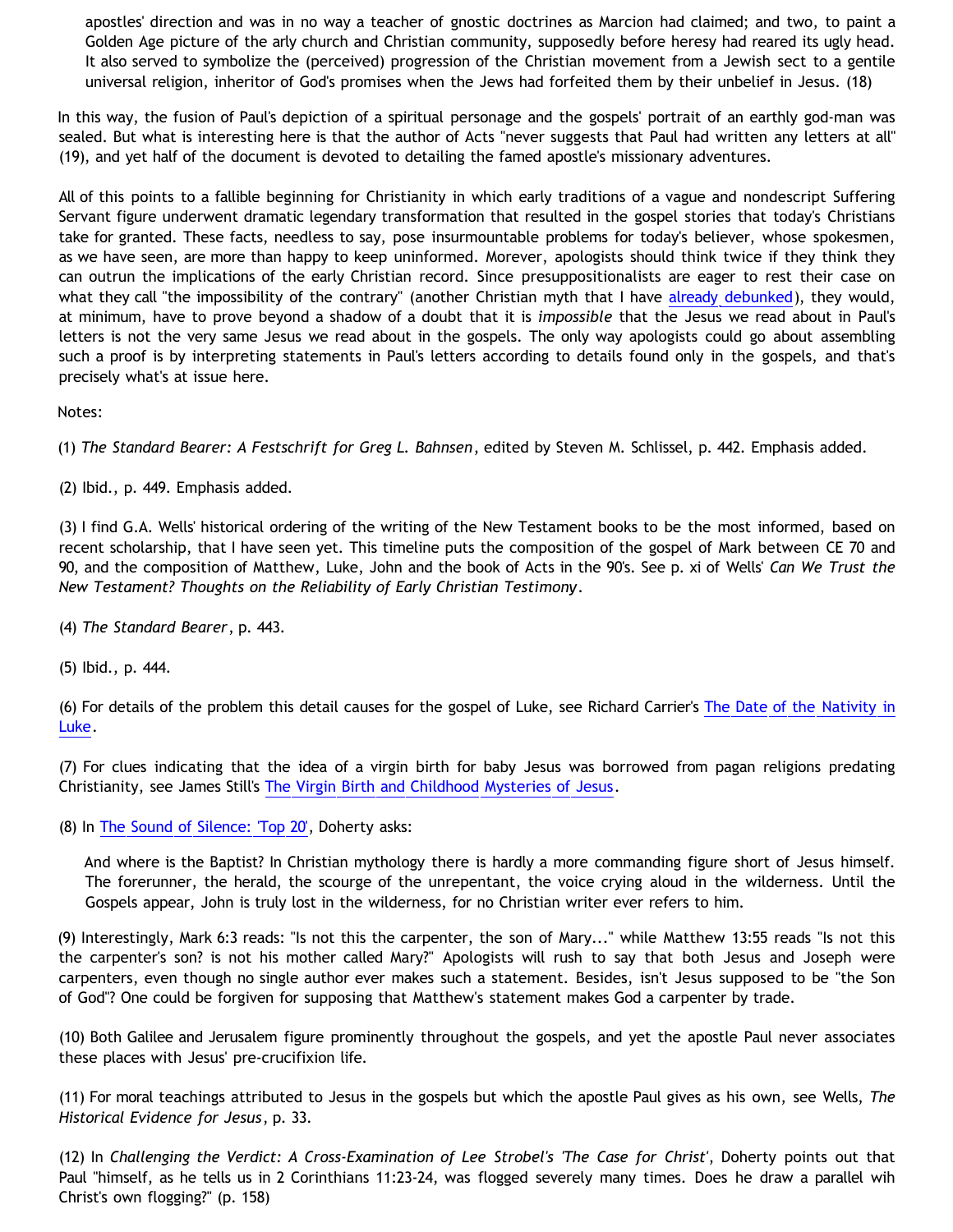- (13) In fact, the apostle Paul gives no time, place or circumstance to his Jesus' crucifixion.
- (14) On this most curious gospel tale, see Ed Babinski's [What Happened to the Resurrected Saints?](http://www.infidels.org/library/magazines/tsr/1992/1/1saint92.html)
- (15) Dogherty, *Challenging the Verdict*, p. 171.
- (16) Wells, *The Jesus Myth*, p. 74.
- (17) Wells, *The Jesus Myth*, p. 57.
- (18) *Challenging the Verdict*, p. 252n.83.
- (19) Wells, *Can We Trust the New Testament?* p. 77.

by Dawson Bethrick

*posted by Bahnsen Burner at [3:00 PM](http://bahnsenburner.blogspot.com/2005/09/reckless-apologetic-presumptuousness.html)*

## **3 Comments:**

## [Not Reformed](http://www.blogger.com/profile/8159639) said...

Looks like its time to turn on the old verification option!

Very interesting article Dawson. Honetly, I'd never before considered what a shaky foundation Christianity really stood on...in regards to Paul and his utter lack of referring to the Jesus we all know and, well, know of.

Like most believers, I was brought up with the idea that the Gospels were 'in order' and Paul's letters came next...not realizing that Paul's letters came first...and then the gospel story evolved later.

Nice compilation of information, and definitely a perspective that Christians should consider, even if they already have their minds made up.

## [September 26, 2005 7:46 AM](http://bahnsenburner.blogspot.com/2005/09/112774601921065118)

[Bahnsen Burner](http://www.blogger.com/profile/7766918) said...

VTG: "Looks like its time to turn on the old verification option!"

Yes, you're certainly right! As soon as I saved my blog, the nasty things were posted in the comments. Time to damn the spam.

VTG: "Like most believers, I was brought up with the idea that the Gospels were 'in order' and Paul's letters came next...not realizing that Paul's letters came first...and then the gospel story evolved later."

You're not alone. I sure didn't learn details like this from Sunday School. It's surely not a detail that apologists are very well prepared to deal with. Typically you'll just get responses like "Paul didn't need to mention all those things in his letters! It was common knowledge!" Well, several points bring such responses into question. For one, why did later writers find it necessary to include references to gospel details in their writings? St. Ignatius, for instance, in his [letter to the Ephesians,](http://www.earlychristianwritings.com/srawley/ephesians.html) mentions a virginal mother of Jesus named Mary, and says that Jesus was baptized, details that Paul never mentions in his letters. This indicates that by the time he was writing, these details had become part of the growing Jesus legend.

Imagine a Christian preacher who never mentions in any of his sermons details like Nazareth, John the Baptist, the temptation, the feeding of the five thousand, Jesus' moral teachings (such as his hardline teachings on the law in Matt. 5, which go totally against Paul's insistence that the law be relaxed), his healings, his exorcisms, Jesus' hesitation in the garden of Gethsemane, a trial before Pilate, the two thieves crucified next to Jesus, the women visiting the tomb, etc., etc. Wouldn't today's congregants ask this preacher, "Pastor Smith, why don't you ever mention the gospel details in your sermons?"? Now consider the audiences of Paul's letters. They read about the